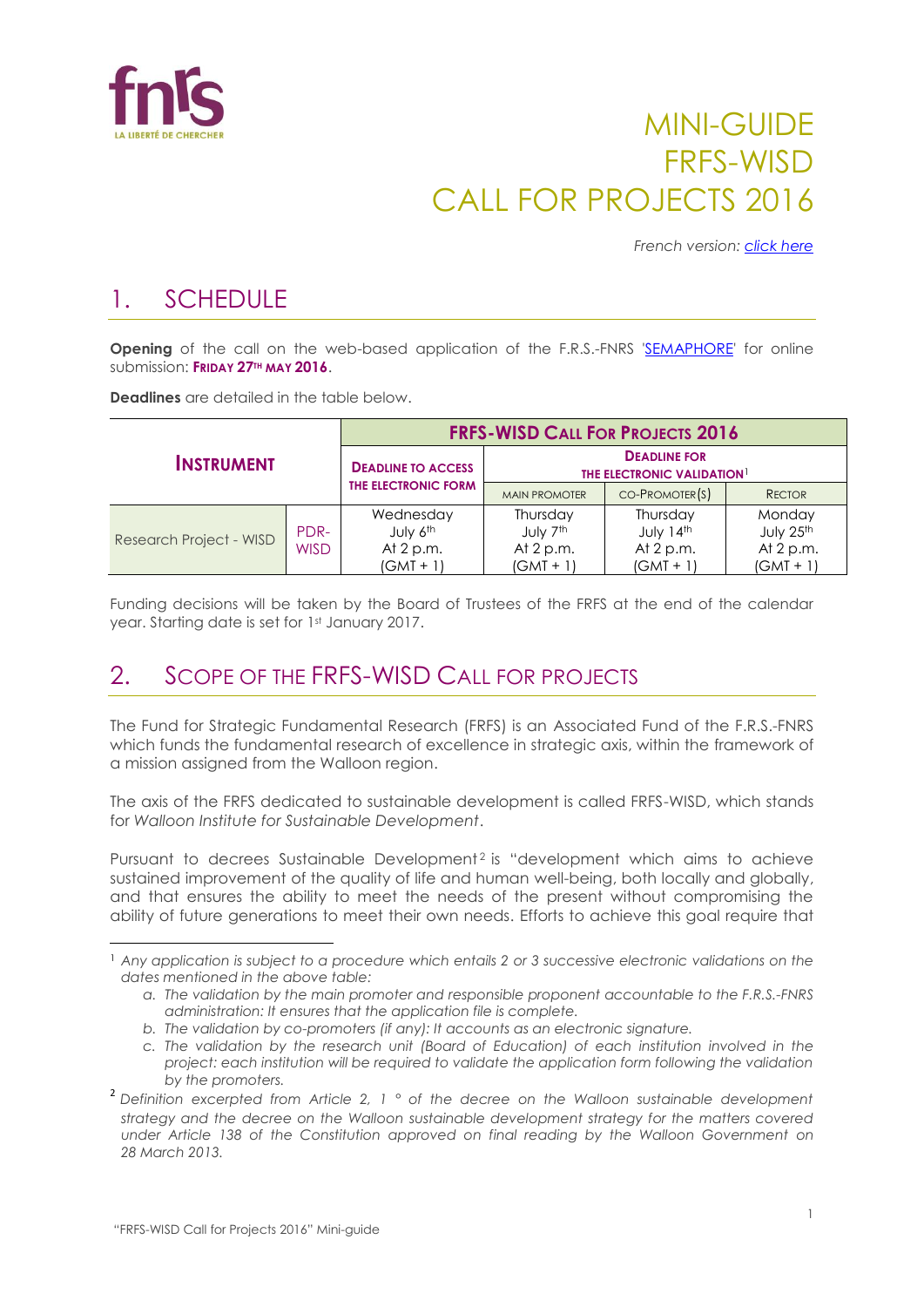rate of regeneration of natural resources and biodiversity conservation are taken into account. This implies to stay within a process of change which mobilises societal actors and social, economic and cultural roles so as to ensure an optimal use of all kind of immaterial, human, natural and financial resources along with a continuing reduction of the use of nonrenewable resources."

University interfaces joined in the LIEU<sup>3</sup> network are entrusted with the mission of the animation and valorisation platform (PAVA) to support the strategic axis of the FRFS-WISD.

### 3. CHARACTERISTICS OF THE CALL

- Based on the Research Project instrument (PDR-Projet de recherche) of the F.R.S.-FNRS
- Duration of the project: 2 or 4 years
- Funding Envelope: max k€ 125- on an annual average for the duration of the project
- Types of expenses (Personnel, Operating, Equipment): no limitation provided within the funding envelope

Categories of personnel are detailed in the table below:

|                                             | <b>Activity</b> |           |  |
|---------------------------------------------|-----------------|-----------|--|
| Categories <sup>4</sup>                     | Part time       | Full time |  |
| Non-postdoctoral Researcher (salary scheme) |                 |           |  |
| Postdoctoral Researcher (salary scheme)     |                 |           |  |
| Technician (salary scheme)                  |                 |           |  |

Operating eligible expenses are the following:

- Consumables
- Small scientific and technical equipment
- Equipment maintenance and insurance
- Internal services
- **Training**
- Missions<sup>5</sup>
- Overhead costs (15% of the eligible expenses for personnel and operating costs, subcontracting excepted)
- Subcontracting
- Softwares

Equipment eligible expenses are the following:

Acquisition cost of cutting edge scientific equipment indispensable for carrying out

 $\overline{a}$ 3 *Interfaces and valorisation departments of Universities and Hautes Écoles from the Communauté Wallonie-Bruxelles are working together within the LIEU Network (Liaison Entreprises-Universités).*

<sup>4</sup> *Postdoctoral and non-postdoctoral researchers may only be recruited along with a wage package. No doctoral grants or Short-term Postdoctoral fellowships may be accepted as part of the FRFS-WISD Call for projects.*

<sup>5</sup> *Missions carried out for research purposes by research personnel, whose remuneration may fully or partially, or may not be included in eligible expenses.*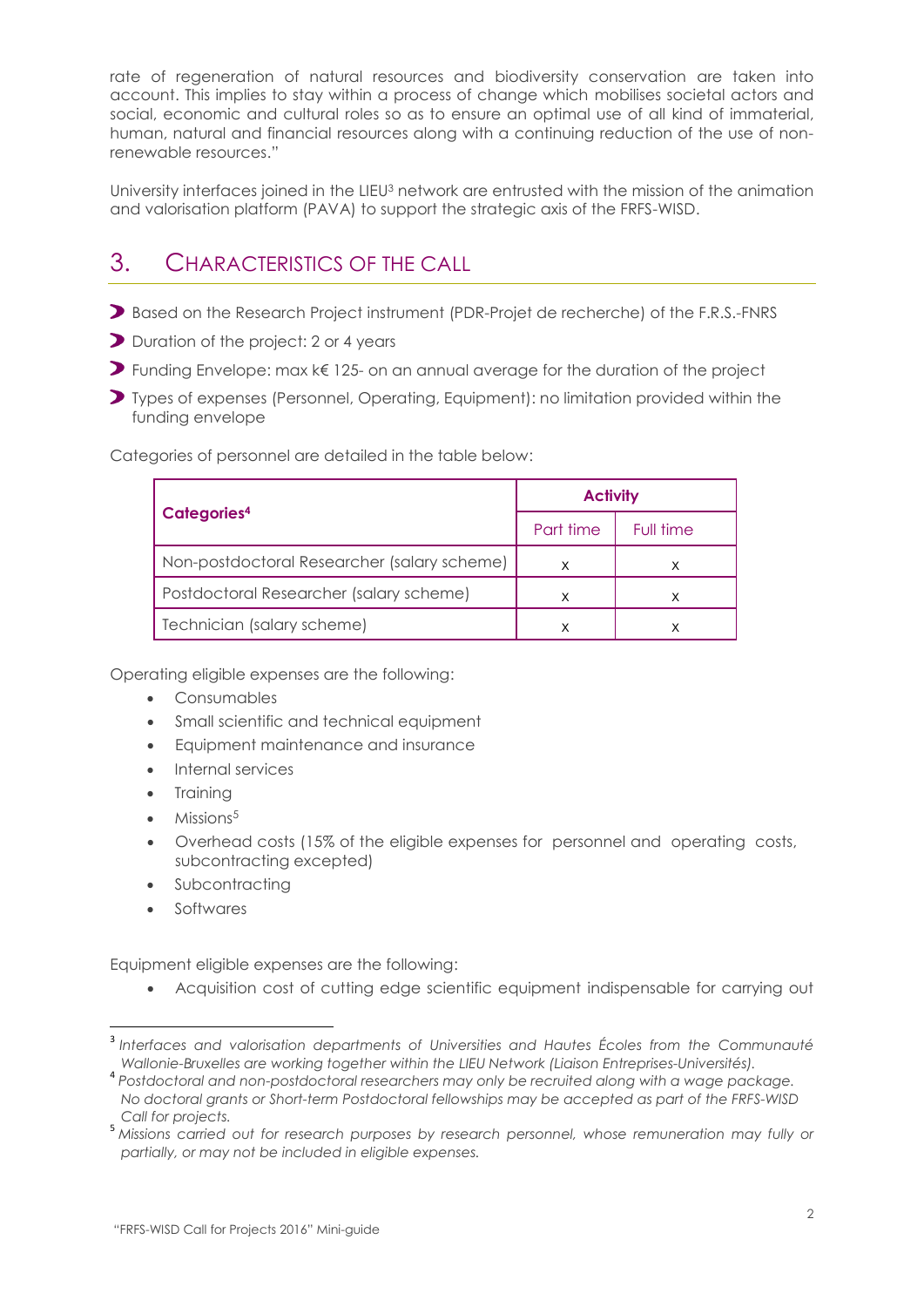research

 Amortisation costs of scientific and technical equipment necessary to carry out research

Single or Cross-university joint projects: a single and complete funding envelope covering both main promoter-applicant and potential co-promoter applicants

 $\triangleright$  Eligibility: At the latest by 15<sup>th</sup> November of the year when submitting the application main promoter and co-promoter applicants (if any)<sup>6</sup> must be:

- Either a Research Associate, a Senior Research Associate or a Research Director of the F.R.S.-FNRS and assuming the function and duties of such position,
- Or a researcher permanently appointed or on probation, but holding a position equivalent to a permanent appointment in a university of the French-speaking community of Belgium (CFB).

Cumulation rule: researchers may submit only one PDR-WISD funding application as a main promoter-applicant and/or as a co-promoter applicant. No other cumulation rule applicable.

#### 4. THEMES COVERED UNDER CALL FOR PROJECTS

FRFS-WISD Call for Projects covers two categories of projects:

- 1. Projects dealing with sustainable development and process of change, which aim to better define the nature, criteria, conditions of existence, the dynamics and transition paths towards sustainable development;
- 2. Projects supporting sustainable development and demonstrating the contribution they can make to achieve sustainable development within a specific human community.

Regarding the latter category, priority is given to the following themes included in this nonexhaustive list, provided that submitted projects demonstrate a certain level of scientific quality:

- 1. Energy, Economic, Demographic Transition etc., sustainable development and capacities to innovate in a context of strong sustainability
- 2. Sustainable Production and Consumption
- 3. Sustainable Agriculture (including organic farming) and Food, Wood and Forest Sciences
- 4. Sustainable Energy and Mobility
- 5. Sustainable Land-use Planning, Heritage and Housing
- 6. Biodiversity

 $\overline{\phantom{a}}$ 

- 7. Climate change and Adaption to Global warming
- 8. Solidarity within and between generations

<sup>6</sup> *If the main promoter or co-promoter applicant who is appointed permanently and accesses pension / becomes professor emeritus after the validation deadline fixed for the academic authorities (rectors)*  and before the end of the funding scheme in case of granting, the submission of the application shall *be subject to the prior approval of the Head of institution where the research will be carried out. The main promoter or co-promoter applicant permanently appointed who will access pension / become professor emeritus by the validation deadline fixed for the academic authorities (rectors) is not eligible.*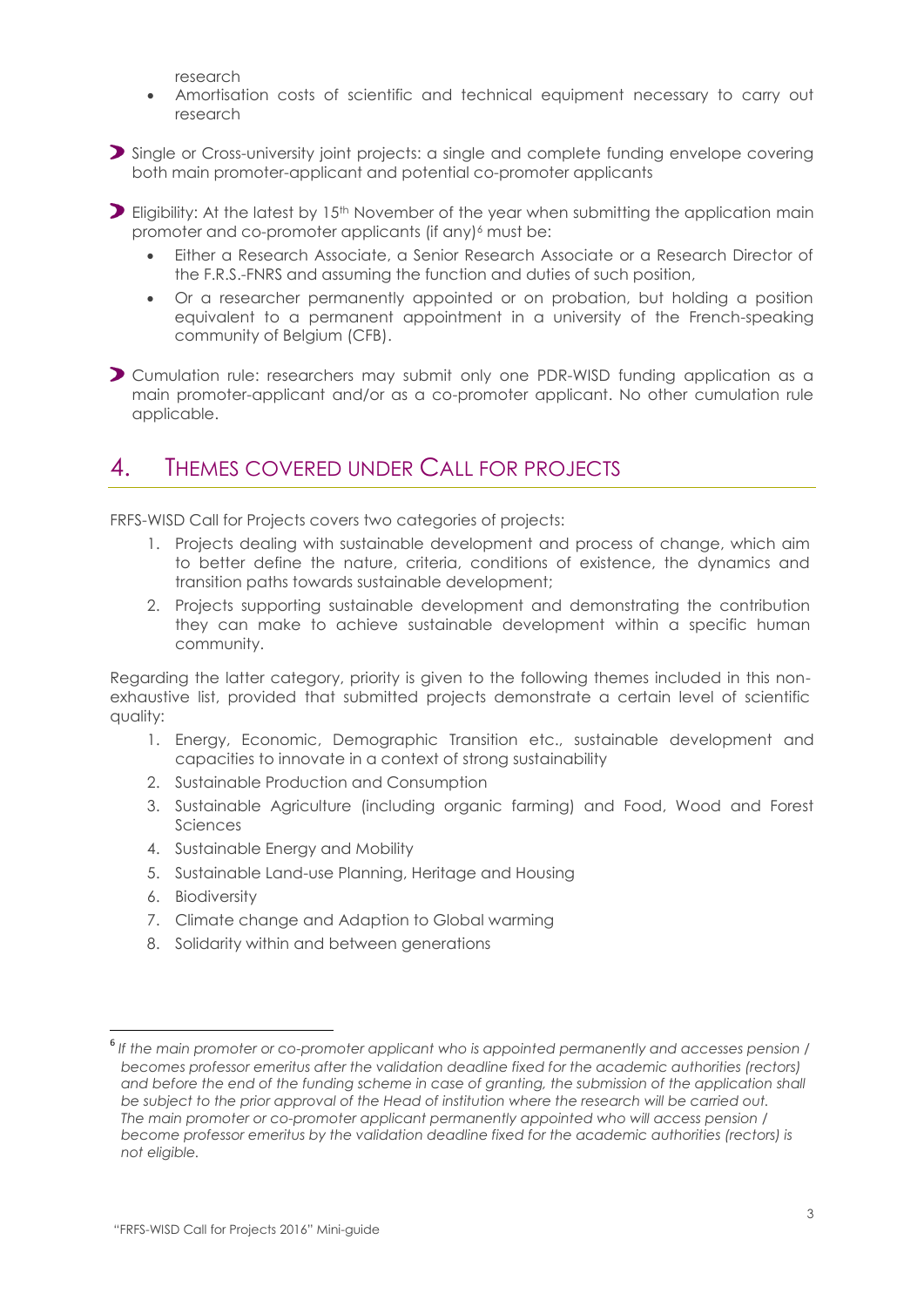### 5. CONTENT OF A PROPOSAL

Applicants will have the choice to write their proposal either in French or in English. For some fields, using English can broaden the number of experts likely to take part in the evaluations.

The F.R.S.-FNRS insists on **strict compliance of the number of pages** allowed for documents that shall be enclosed with the application form and stresses again the sovereign consideration of the Scientific Commissions in case the file would exceed the applicable page limit.

The application file contains the main sections described in the table below.

| <b>PRE-FORM</b>  |                                                          | 1. (For administrative use only)                                                                                                                                                                                                                                                             |
|------------------|----------------------------------------------------------|----------------------------------------------------------------------------------------------------------------------------------------------------------------------------------------------------------------------------------------------------------------------------------------------|
| <b>FULL FORM</b> | <b>PART 1:</b><br><b>PROJECT AND</b><br><b>PROMOTERS</b> | 1. Application reference<br>2. Descriptors of the proposal<br>3. Bibliometric indicators + Curriculum vitae and Publications<br>List <sup>7</sup> (PDF files)<br>4. Scientific proposal & Ethical aspects <sup>8</sup> (PDF files)<br>5. Statement of the promoter and co-promoters (if any) |
|                  | PART 2:<br><b>BUDGET</b>                                 | Justification of the resources requested<br>1.<br>2. Requested budget: Personnel<br>3.<br>Requested budget: Operating costs, Subcontracting fees,<br>Overhead costs<br>4. Requested budget: Equipment<br>5.<br>Statement of the promoter and co-promoters (if any)                           |
|                  | <b>PART 3:</b><br><b>PREVIOUS</b><br><b>FUNDING</b>      | 1. Previous funding (requested or granted)                                                                                                                                                                                                                                                   |

 $\overline{\phantom{a}}$ 

<sup>7</sup> *The promoters who have been working for 2 years at least in institutions that have set up an institutional repository (IR) must absolutely submit their publications list in a PDF format, directly created from this repository, and choose the appropriate F.R.S.-FNRS format (F.R.S.-FNRS-BOT decision of 16th December 2011, confirmed in December 2012).*

<sup>8</sup> *Documents regarding "Aspects éthiques/Ethical aspects" must be sent to the F.R.S.-FNRS by 31st October 2016 at the latest:*

 $\blacktriangleright$ *[Code éthique/Ethics code](http://www.fnrs.be/docs/Reglement-et-documents/FRS-FNRS_ETHIQUE_ETHICS.pdf) for scientific research in Belgium, other texts regarding the medical ethics*

 $\mathbf{z}$ *Questionnair[e Ethique médicale/Medical ethics](http://www.fnrs.be/docs/Reglement-et-documents/FRS-FNRS_Questionnaire_Ethique_Ethics.pdf)*

 $\blacktriangleright$ *Questionnair[e Animaux d'expérience/Experimental animals](http://www.fnrs.be/docs/Reglement-et-documents/FRS-FNRS_Questionnaire_Animaux_Animals.pdf)*